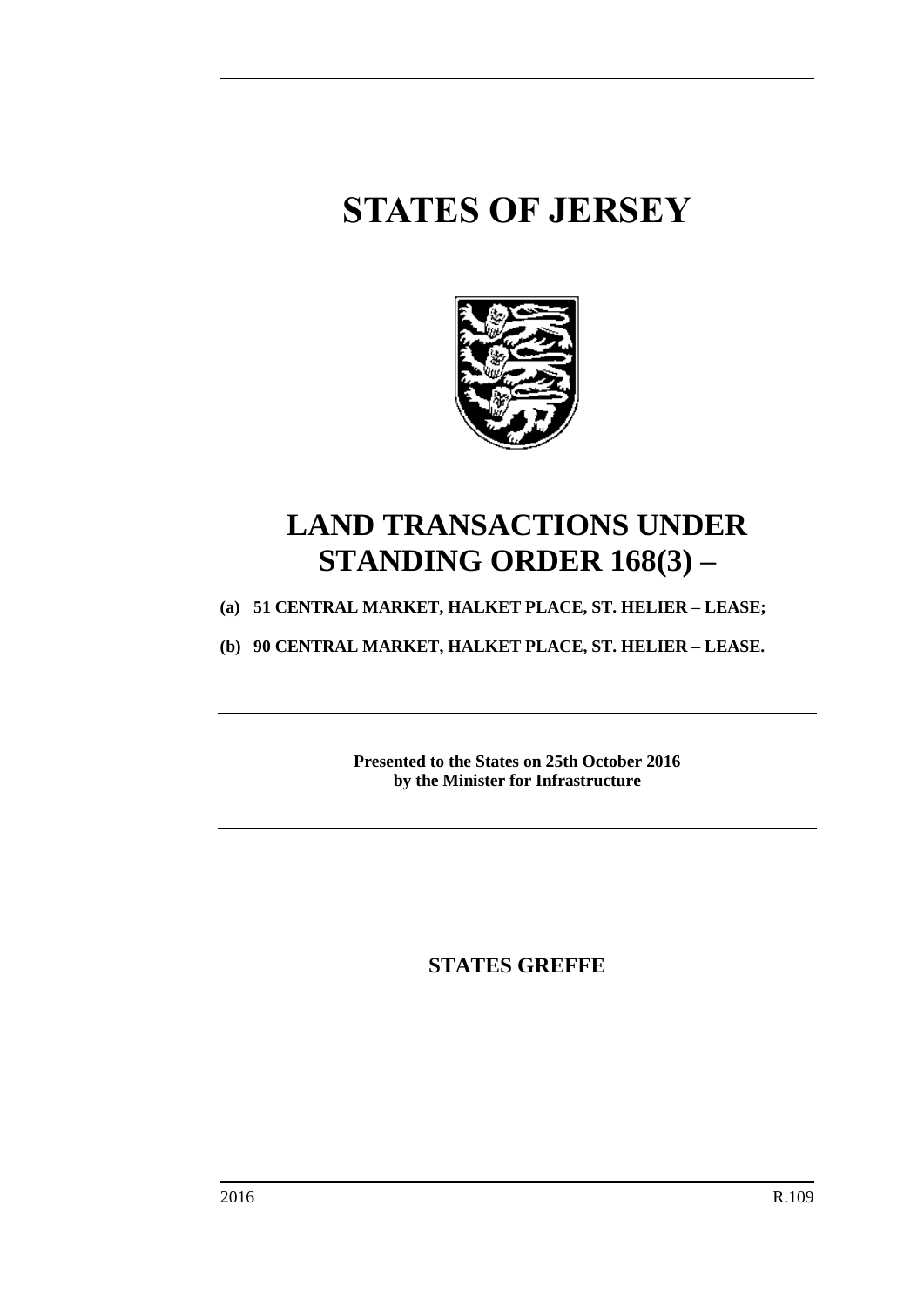#### **REPORT**

**Decision(s):** Under Standing Order 168(3) the Minister for Infrastructure hereby notifies the States that he has accepted the recommendation of the Property Holdings Department to agree to the following –

### **(a) Land transaction –**

To grant a new lease for 51 Central Market, Halkett Place, St. Helier, under the terms and conditions set out in the report accompanying the Ministerial Decision.

The Minister hereby authorises, as applicable, the Attorney General and the Greffier of the States to pass any contract which is required to be passed on behalf of the Public; and the Director of Property Holdings to conclude any contract which is required to be concluded on behalf of the Public.

After the expiry of 15 days following presentation to the States the transaction may be concluded.

*(Drawing attached at Appendix.)*

*Further information on this decision can be found on <i>[www.gov.je](http://www.gov.je/)* under *Ministerial Decisions (reference MD-PH-2016-0065).*

#### **(b) Land transaction –**

To grant a new lease for 90 Central Market, Halkett Place, St. Helier, under the terms and conditions set out in the report accompanying the Ministerial Decision.

The Minister hereby authorises, as applicable, the Attorney General and the Greffier of the States to pass any contract which is required to be passed on behalf of the Public; and the Director of Property Holdings to conclude any contract which is required to be concluded on behalf of the Public.

After the expiry of 15 days following presentation to the States the transaction may be concluded.

*(Drawing attached at Appendix.)*

*Further information on this decision can be found on <i>[www.gov.je](http://www.gov.je/)* under *Ministerial Decisions (reference MD-PH-2016-0066).*